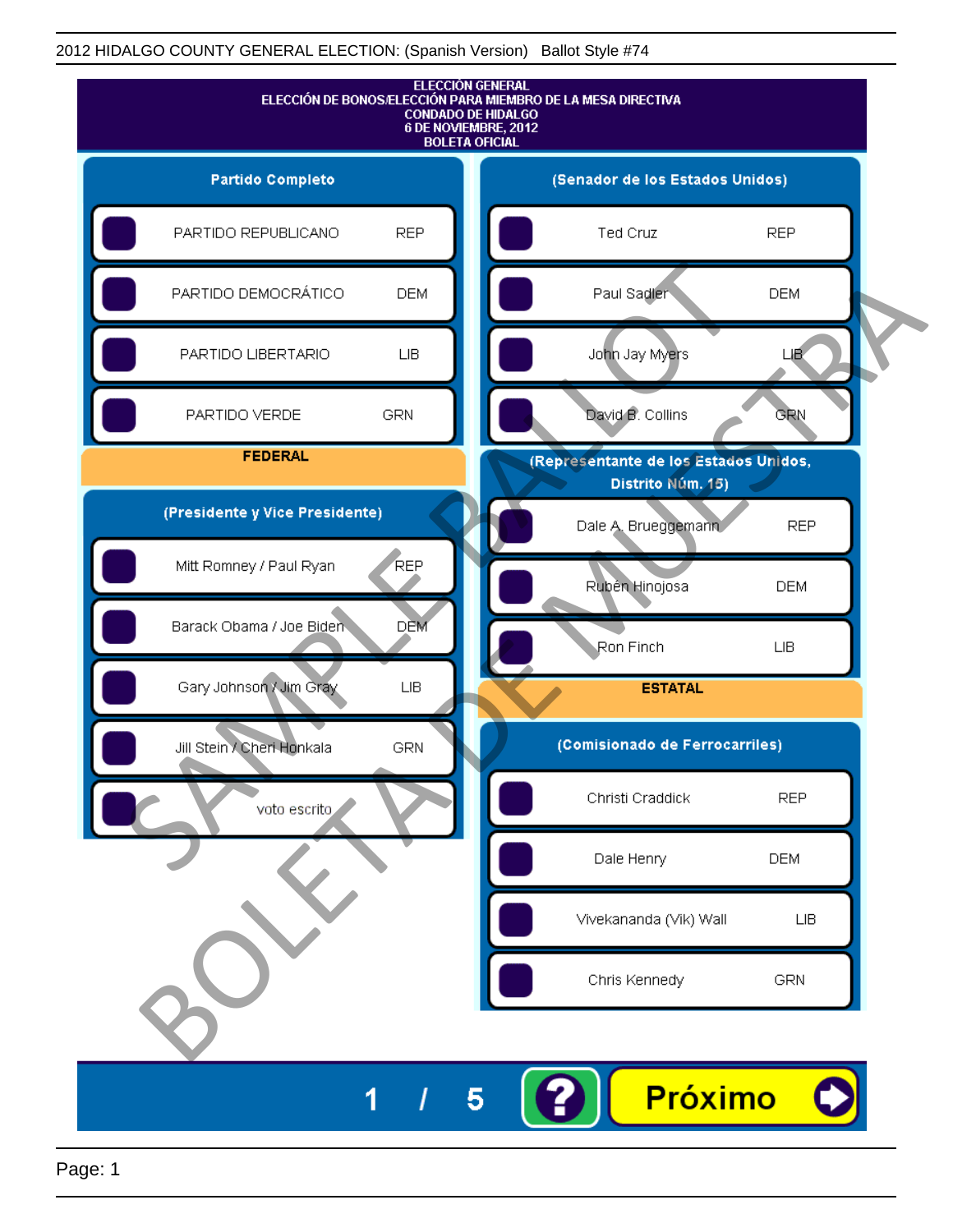

Page: 2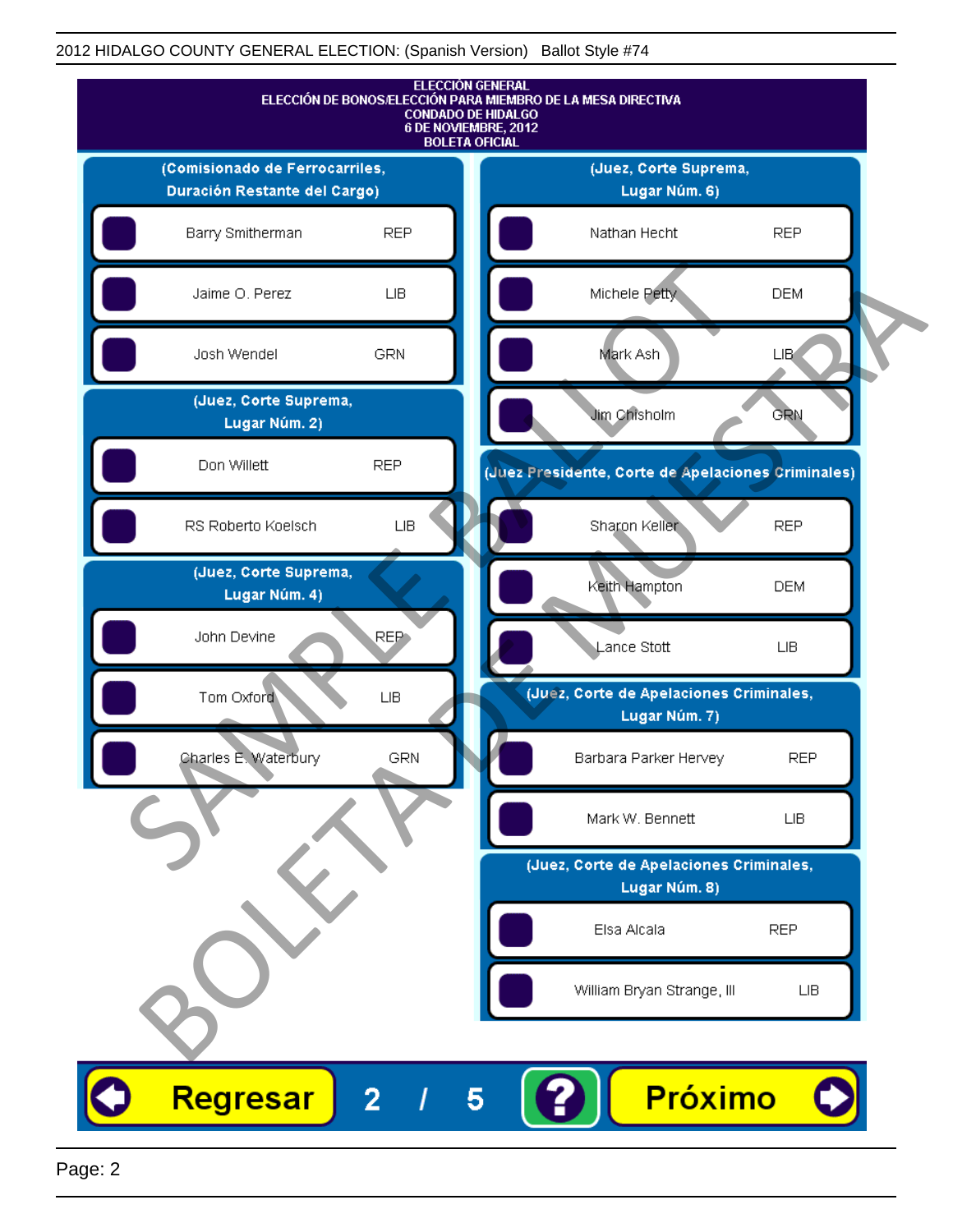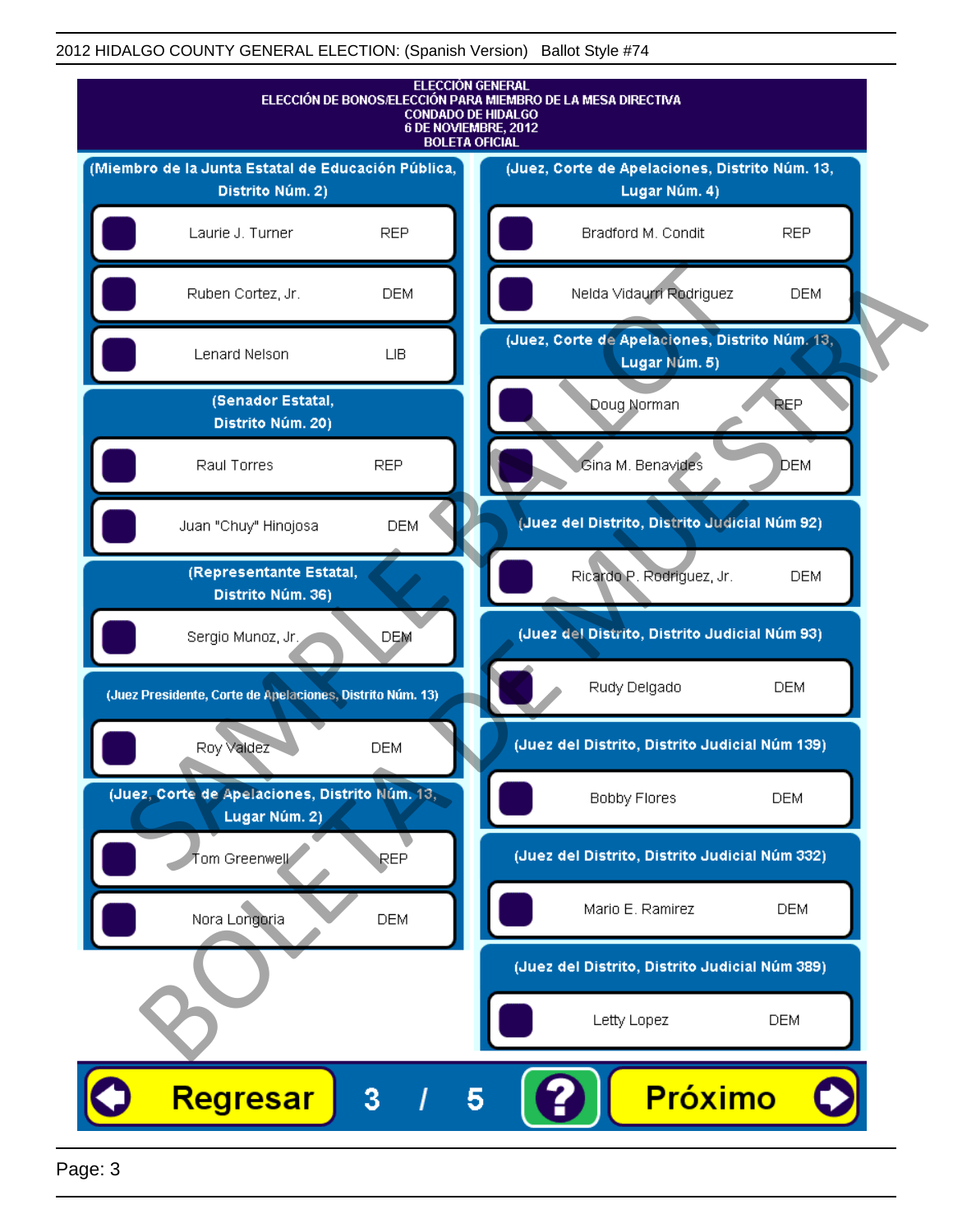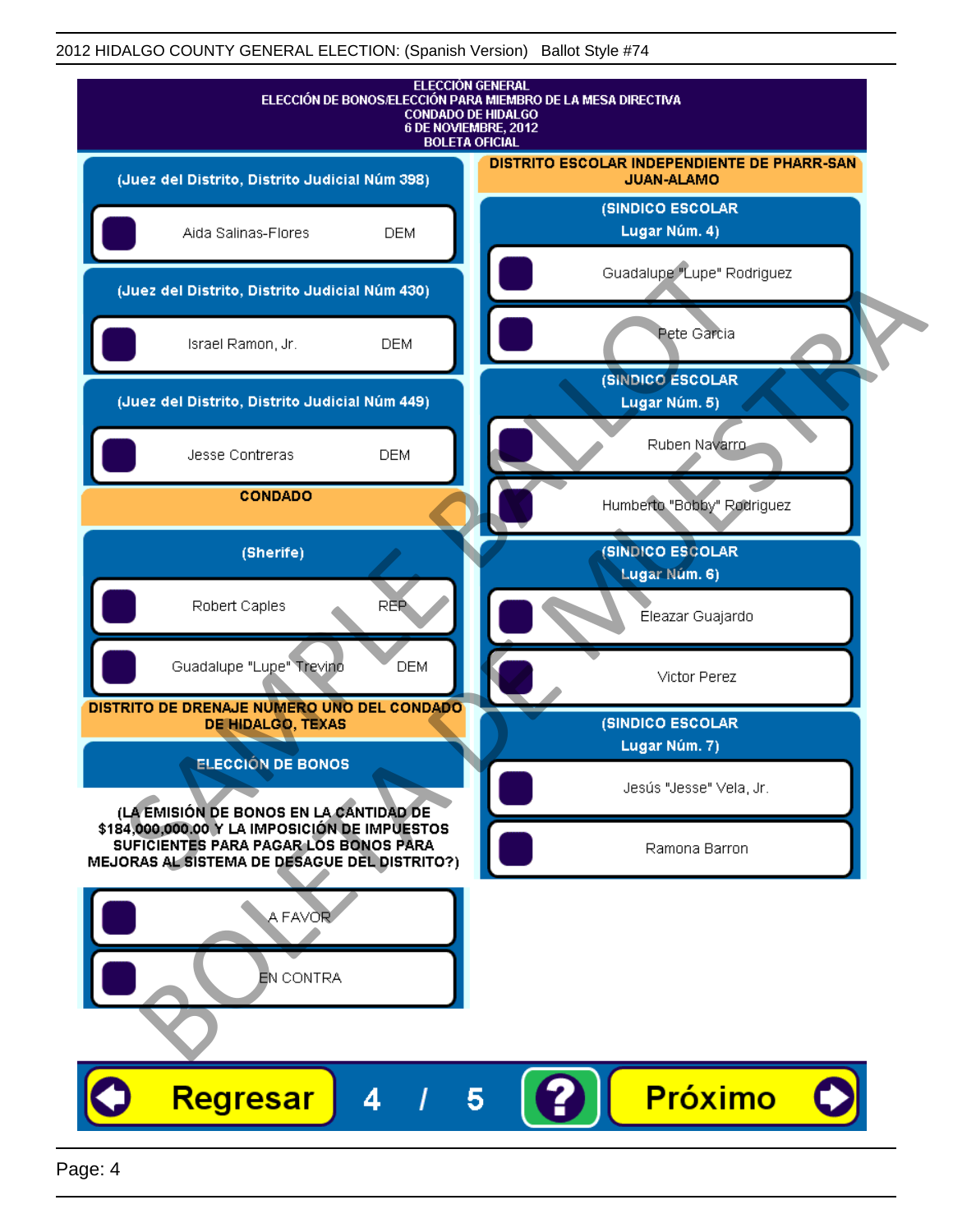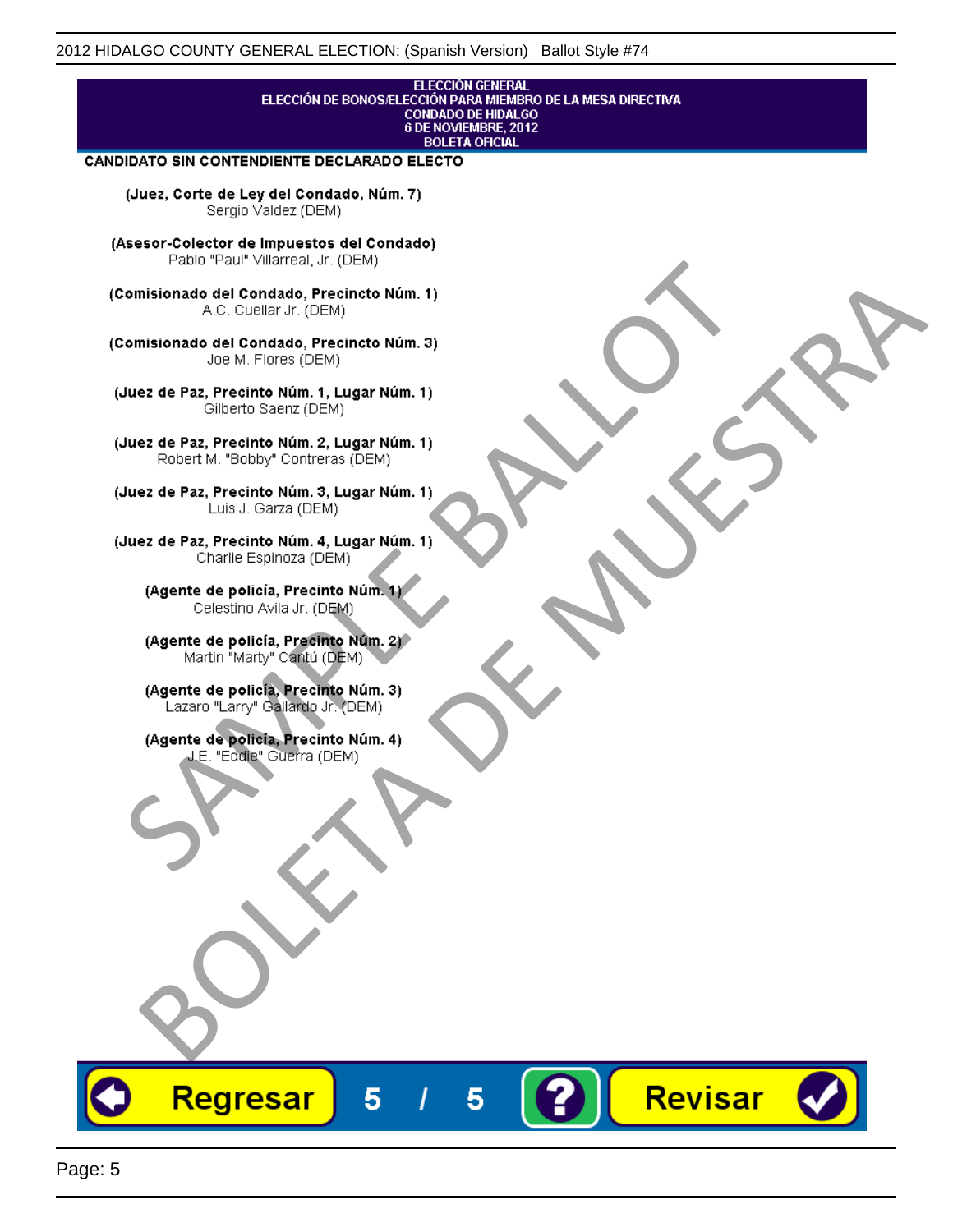# Resumen de instrucciones para la boleta electoral.

Presione el nombre del candidato o el título de la contienda para volver a la contienda.

El botón Votar se iluminará

![](_page_5_Figure_4.jpeg)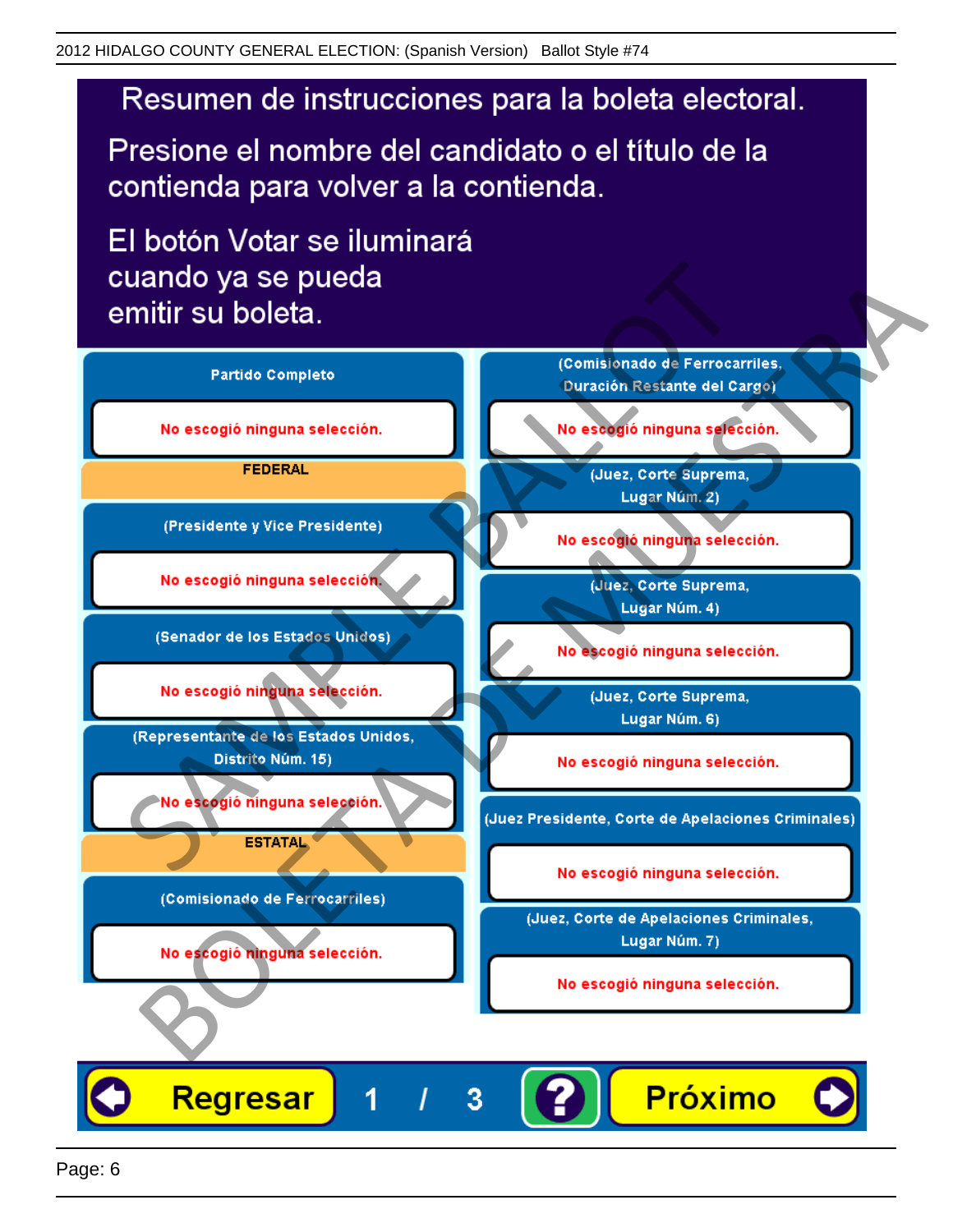# Resumen de instrucciones para la boleta electoral.

Presione el nombre del candidato o el título de la contienda para volver a la contienda.

El botón Votar se iluminará

![](_page_6_Figure_4.jpeg)